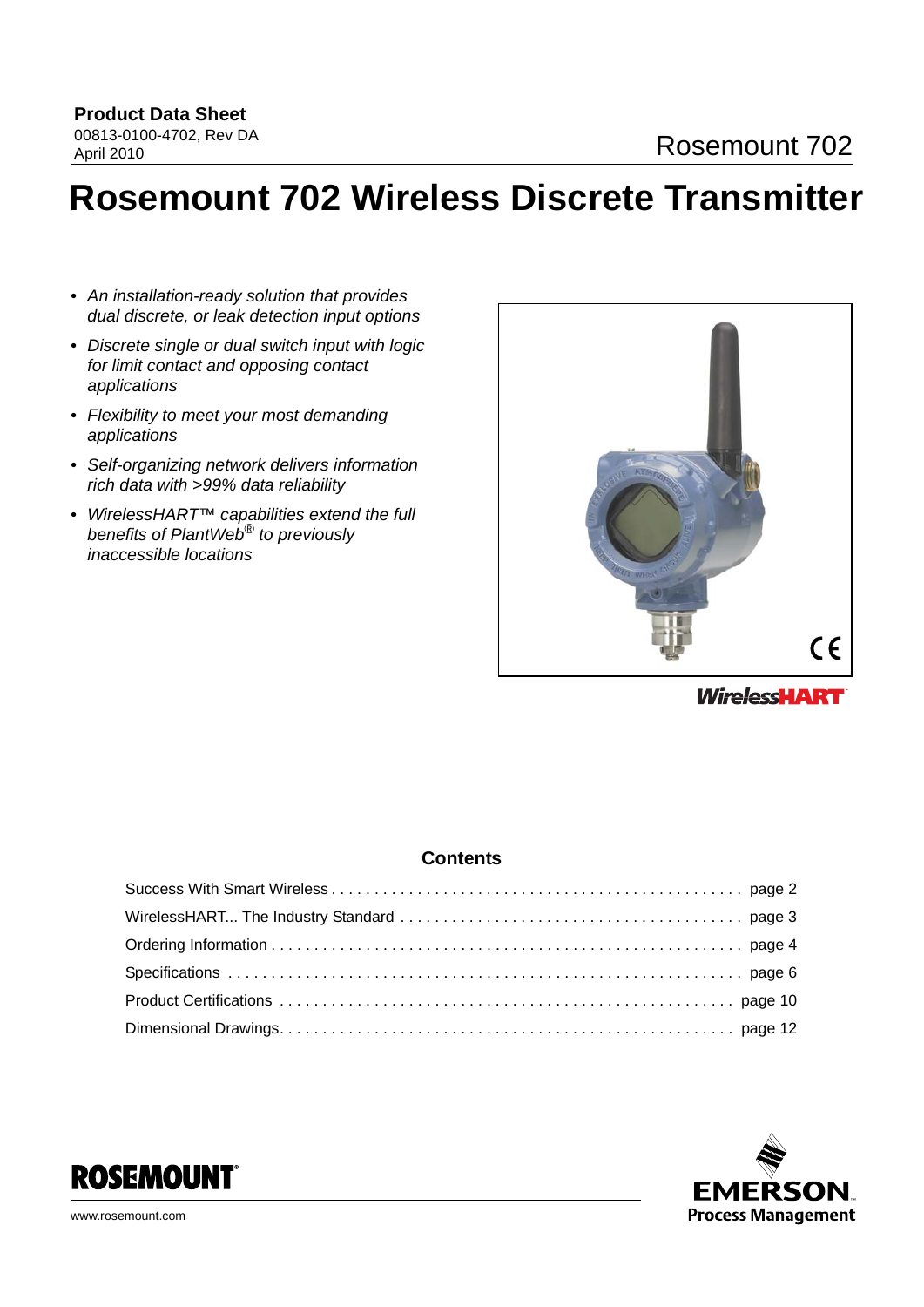## **Success With Smart Wireless**

#### <span id="page-1-0"></span>**Self-Organizing Networks**

Self-forming, intelligent devices that provide exceptional data reliability and network stability. The Rosemount 702 works the same as wired devices, allowing you to leverage existing practices, training and maintenance procedures, but without the added wiring costs.

## **SmartPower™ Technologies**

Rosemount devices incorporate SmartPower™ technologies, which refers to the benefits that users enjoy due to the engineering efforts made to reduce power consumption. Emerson has power-optimized our instrumentation, both hardware and software, to extend power module life while still delivering highly reliable measurements with rich HART data and diagnostic information.

### **Layered Security Keeps Your Network Safe**

Emerson Process Management's layered approach to wireless network security ensures that your network stays protected. The network devices implement industry standard Encryption, Authentication, Verification, Anti-Jamming and Key Management methods to ensure that data transmissions are received only by the Wireless Gateway.

### **Integral LCD Display**

Local indication of discrete input state and diagnostics provides real time and accurate verification of process conditions.

#### **Reliable Transmitter Performance**

The 702 ensures top transmitter performance in harsh and/or noisy EMI/RFI environments.

#### **Digital Field Devices that Power PlantWeb**



The Rosemount 702 powers PlantWeb® by communicating important discrete input state to ensure process health and enable economical single or dual switch architecture.

### **Mounting Flexibility**

PlantWeb head mount transmitters to be direct mounted via a switch or remote mounted, allowing the flexibility needed to reach any measurement point. The PlantWeb head also offers an LCD for local display that is easily visible, even in remote installations.

## **SMART WIRELESS SOLUTIONS**

#### **Smart Wireless Gateway**

The Emerson Smart Wireless Gateway integrates the self-organizing network into the host system, providing industry leading security and data reliability.

#### **Rosemount 3051S Wireless Series**

The scalable 3051S enables fully integrated pressure, flow and level self organizing network solutions to optimize plant performance and reduce risk.

## **Smart Wireless THUM™ Adapter**

The THUM Adapter allows you to wirelessly transmit HART measurement and diagnostic information from any wired HART device.

#### **Rosemount 648 Wireless Temperature Transmitter**

The Rosemount 648 integrates temperature measurement into a self organizing network, providing best in class security, reliability, SmartPower, and network scalability, optimizing plant performance while minimizing maintenance.

#### **Rosemount 848T Wireless Temperature Transmitter**

The 848T Wireless temperature transmitter integrates four temperature measurements into a self-organizing network. It provides a reliable and cost effective solution for high density applications.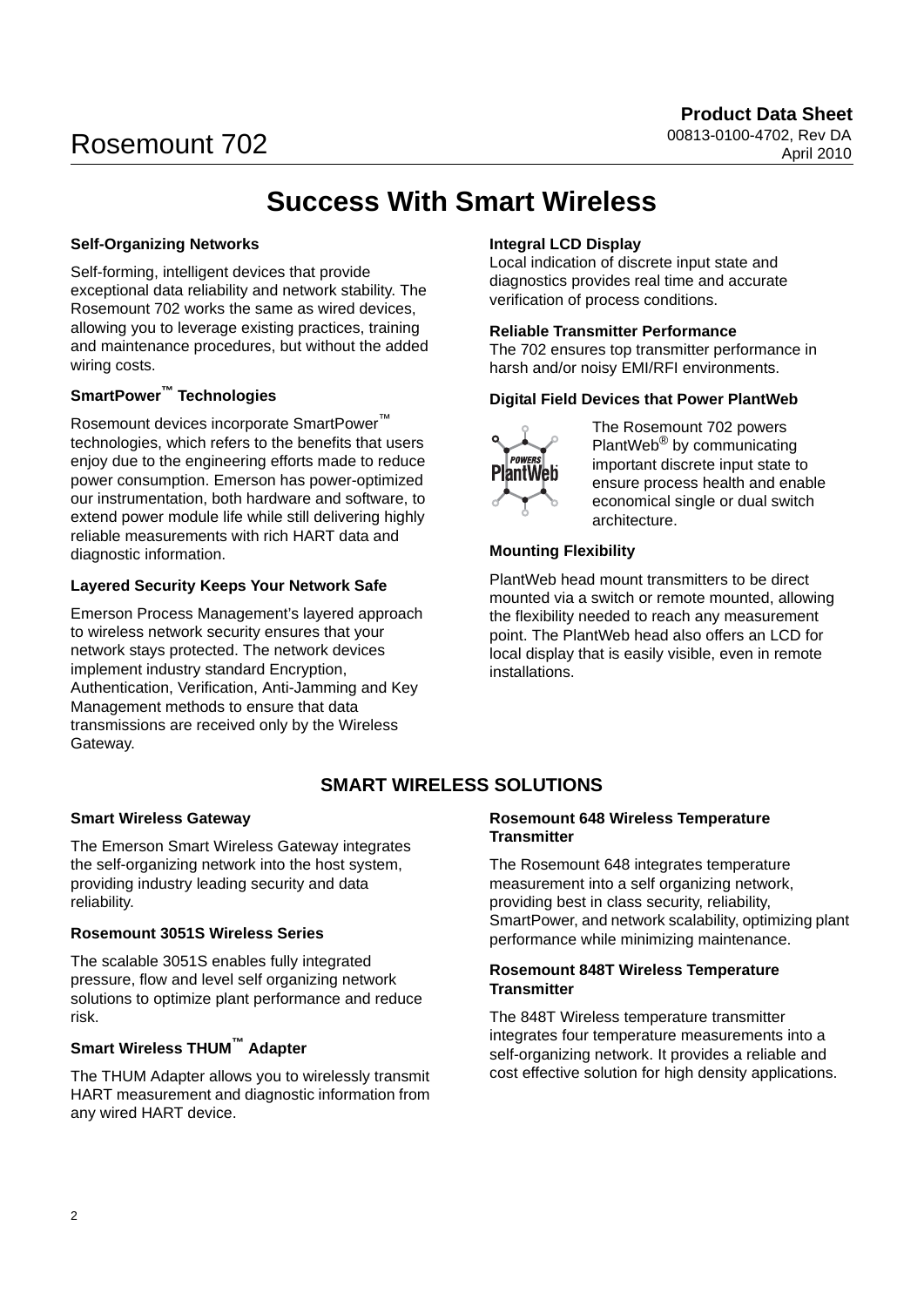## **WirelessHART... The Industry Standard**

#### <span id="page-2-0"></span>**Self-Organizing, Adaptive Mesh Routing**

- No wireless expertise required, devices automatically find several alternative communication paths
- Network continuously monitors paths for degradation and repairs itself
- Adaptive behavior provides reliable, hands-off operation and simplifies network deployments, expansion and reconfiguration
- Supports both star and mesh topologies

### **Industry Standard Radio with Channel Hopping**

- Standard IEEE 802.15.4 radios
- 2.4 GHz ISM band sliced into 15 radio-channels
- Continually "hop" across channels to avoid interference and increase reliability
- Direct sequence spread spectrum (DSSS) with channel hopping technology delivers >99% reliability in challenging radio environment

#### **Self-Healing Network**

• The self-organizing, self-healing network manages multiple communication paths for any given device. If an obstruction is introduced into the network, data will continue to flow because the device already has other established paths. The network will then lay in more communication paths as needed for that device.

#### **Seamless Integration to Existing Hosts**

- Transparent and seamless integration
- Same control system applications
- Gateways connect using industry protocols

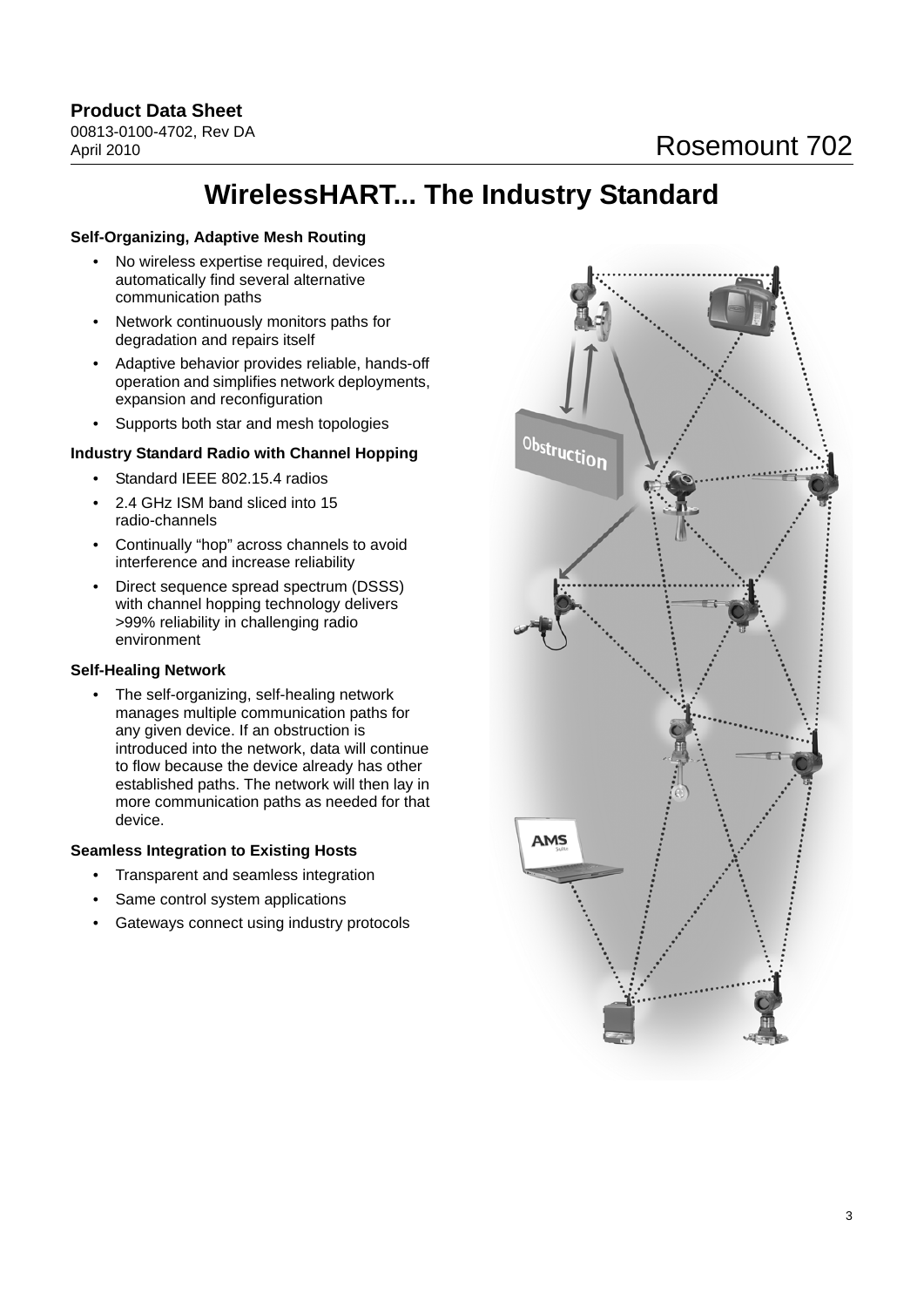## **Ordering Information**

<span id="page-3-0"></span>Table 1. 702 Wireless Discrete Transmitter Ordering Information

★ The Standard offering represents the most common options. The starred options (★) should be selected for best delivery. The Expanded offering is subject to additional delivery lead time.

| <b>Product Description</b> |                                                                                                 |                                 |                    |
|----------------------------|-------------------------------------------------------------------------------------------------|---------------------------------|--------------------|
| <b>Standard</b>            |                                                                                                 |                                 | <b>Standard</b>    |
| 702                        | <b>DiscreteTransmitter</b>                                                                      |                                 | $\star$            |
| <b>Transmitter Type</b>    |                                                                                                 |                                 |                    |
| <b>Standard</b>            |                                                                                                 |                                 | <b>Standard</b>    |
| D                          | <b>Wireless Field Mount</b>                                                                     |                                 | $\star$            |
| Output                     |                                                                                                 |                                 |                    |
| <b>Standard</b>            |                                                                                                 |                                 | <b>Standard</b>    |
| $\overline{\mathsf{x}}$    | <b>Wireless</b>                                                                                 |                                 | $\star$            |
| <b>Measurement</b>         |                                                                                                 |                                 |                    |
| <b>Standard</b>            |                                                                                                 |                                 | <b>Standard</b>    |
| 22                         | Dual Discrete Inputs (Dry Contact)                                                              |                                 | $\star$            |
| $61^{(1)}$                 | Liquid Hydrocarbon Detection (For use with TraceTek Fast Fuel Sensor or TraceTek sensing cable) |                                 | $\star$            |
| <b>Housing</b>             |                                                                                                 |                                 |                    |
| <b>Standard</b>            |                                                                                                 |                                 | <b>Standard</b>    |
| D                          | Dual Compartment Housing - Aluminum                                                             |                                 | $\star$            |
| Ē                          | Dual Compartment Housing - SST                                                                  |                                 | $\star$            |
| <b>Conduit Threads</b>     |                                                                                                 |                                 |                    |
| <b>Standard</b>            |                                                                                                 |                                 | <b>Standard</b>    |
| $\mathbf{1}$               | $1/2 - 14$ NPT                                                                                  |                                 | $\star$            |
| <b>Certifications</b>      |                                                                                                 | <b>Measurement Option Codes</b> |                    |
| <b>Standard</b>            |                                                                                                 |                                 | <b>Standard</b>    |
| 15                         | FM Intrinsically Safe, Non-Incendive, and Dust Ignition-Proof                                   | 22, 61                          | $\star$            |
| 6                          | <b>CSA Intrinsically Safe</b>                                                                   | 22, 61                          | $\star$            |
| 1                          | <b>ATEX Intrinsic Safety</b>                                                                    | 22, 61                          | $\star$            |
| 7                          | <b>IECEx Intrinsic Safety</b>                                                                   | 22, 61                          | $\star$            |
| 4                          | <b>TIIS Intrinsic Safety</b>                                                                    | 22                              | $\star$            |
| $\overline{13}$            | China Intrinsic Safety                                                                          | $\overline{22}$                 | $\star$<br>$\star$ |
| <b>NA</b>                  | No Approval<br>22, 61                                                                           |                                 |                    |

## **Wireless Options**

| <b>Wireless Update Rate</b> |                                                                  |                 |
|-----------------------------|------------------------------------------------------------------|-----------------|
| <b>Standard</b>             |                                                                  | <b>Standard</b> |
| <b>WA</b>                   | User Configurable Update Rate                                    | $\star$         |
|                             | <b>Operating Frequency and Protocol</b>                          |                 |
| <b>Standard</b>             |                                                                  | <b>Standard</b> |
| 3                           | 2.4 GHz DSSS, WirelessHART                                       | $\star$         |
|                             | <b>Omnidirectional Wireless Antenna</b>                          |                 |
| <b>Standard</b>             |                                                                  | <b>Standard</b> |
| WK.                         | Long Range, Integral Antenna                                     | ★               |
| <b>WM</b>                   | Extended Range, Integral Antenna                                 | $\star$         |
| SmartPower™                 |                                                                  |                 |
| <b>Standard</b>             |                                                                  | <b>Standard</b> |
| $1^{(2)}$                   | Power Module Adapter, Intrinsically Safe (Power Module separate) | ★               |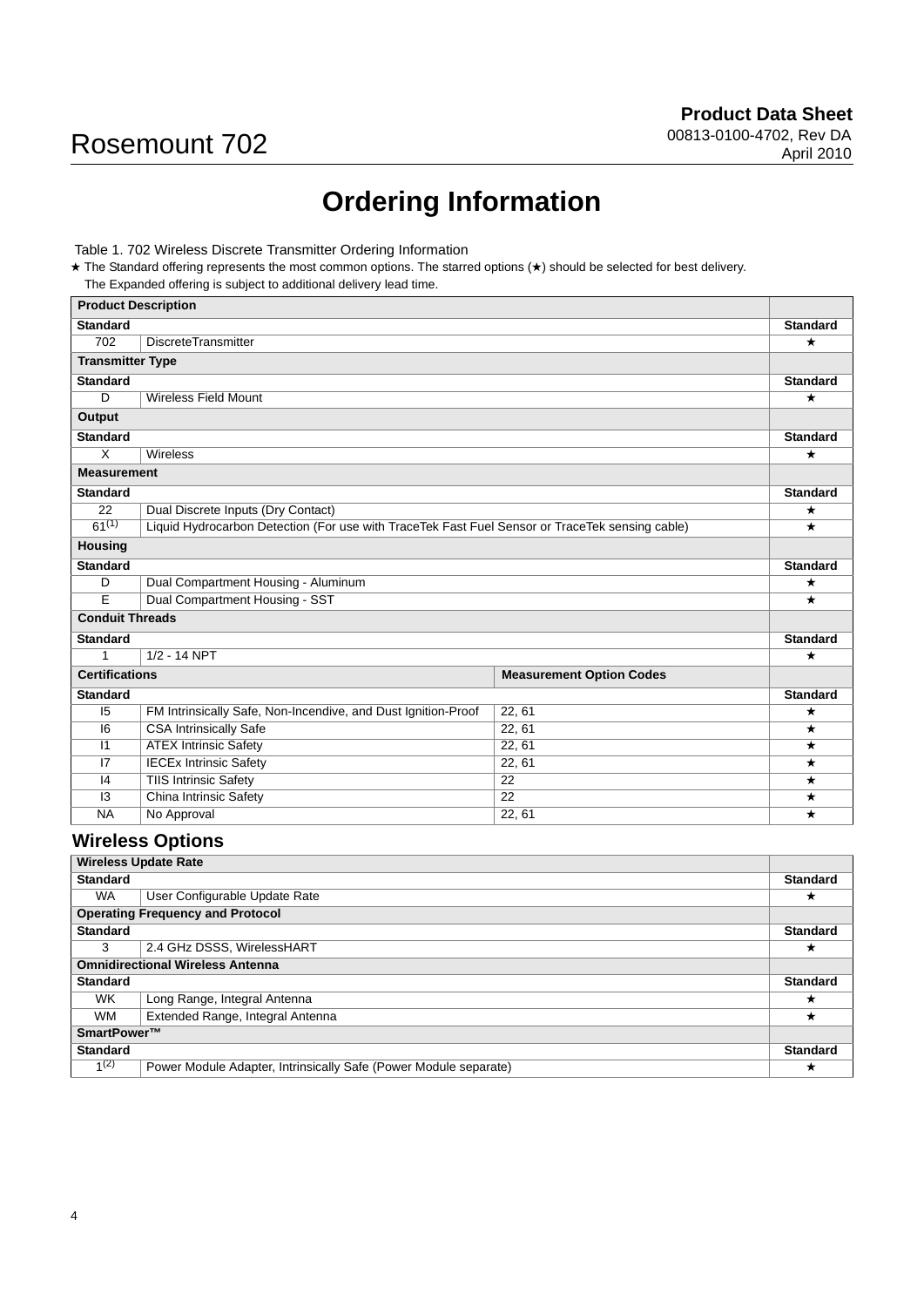Table 1. 702 Wireless Discrete Transmitter Ordering Information

★ The Standard offering represents the most common options. The starred options (★) should be selected for best delivery. The Expanded offering is subject to additional delivery lead time.

#### **Other Options** (Include with selected model number)

| <b>Meter</b>            |                                                                               |                 |
|-------------------------|-------------------------------------------------------------------------------|-----------------|
| <b>Standard</b>         |                                                                               | <b>Standard</b> |
| MS <sup>(1)</sup>       | <b>LCD Meter</b>                                                              | ★               |
| <b>Mounting Bracket</b> |                                                                               |                 |
| <b>Standard</b>         |                                                                               | <b>Standard</b> |
| B4                      | Universal L mounting bracket for 2-inch pipe mounting - SST bracket and bolts | $\star$         |
| Configuration           |                                                                               |                 |
| <b>Standard</b>         |                                                                               | <b>Standard</b> |
| C <sub>1</sub>          | Factory Configure Date, Descriptor, Message Fields, and Wireless Parameters   | ★               |
| <b>Cable Gland</b>      |                                                                               |                 |
| <b>Standard</b>         |                                                                               | <b>Standard</b> |
| G <sub>2</sub>          | Cable gland (7.5 mm - 11.9 mm)                                                | $\star$         |
| $G4^{(3)}$              | Thin Wire Cable Gland (3 mm - 8 mm)                                           | $\star$         |
|                         | Typical Model Number: 702 D X 22 D 1 NA WA3 WK1 M5                            |                 |

<span id="page-4-0"></span>*(1) LCD Display not available for option code 61.*

*(2) Long-life Power Module must be shipped separately, order Part #00753-9220-0001.*

*(3) Thin wire cable gland is preferred for measurement option 61.*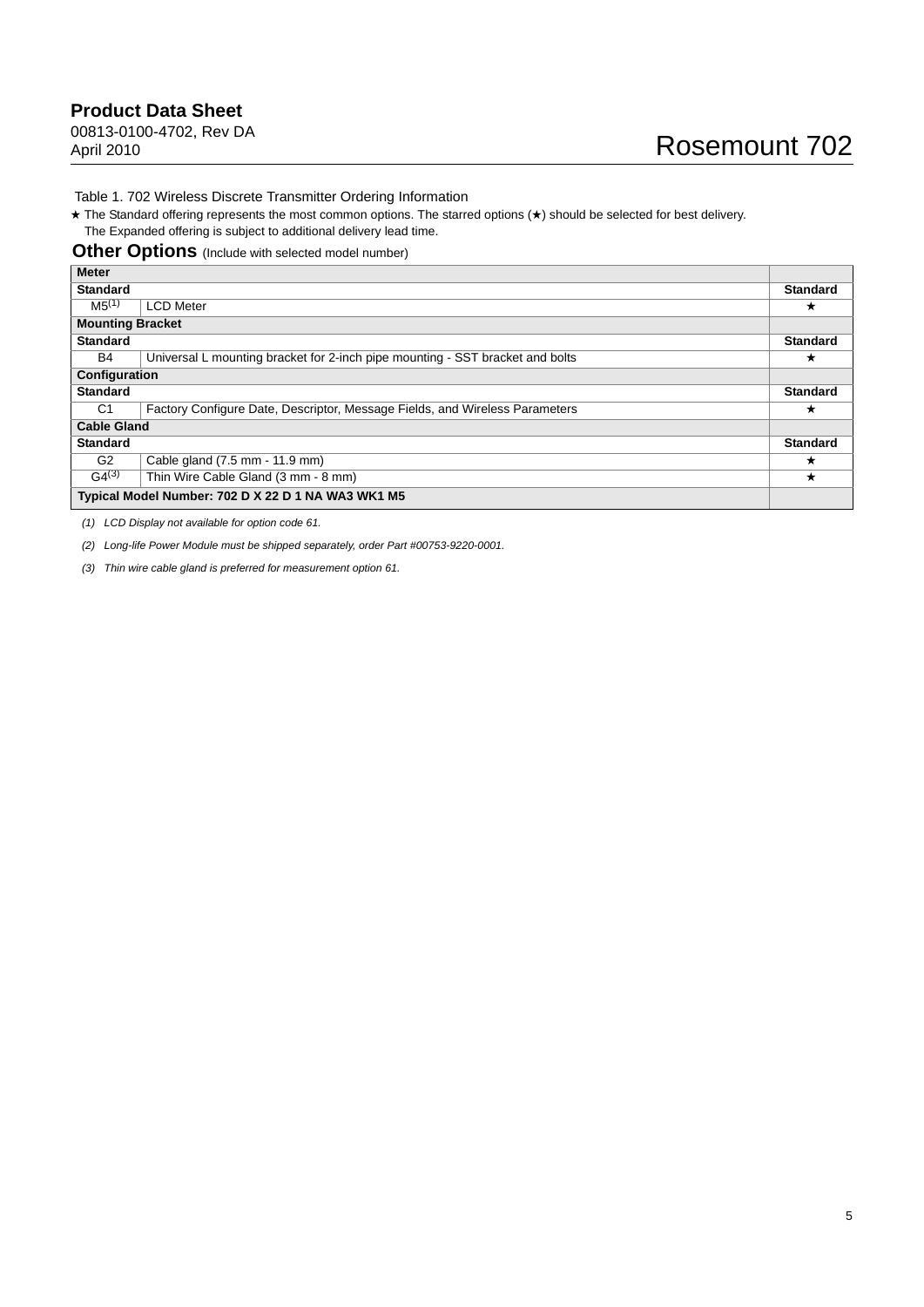## **Specifications**

## <span id="page-5-0"></span>**Functional Specifications**

#### **Input**

Single or dual SPST dry contacts, single SPDT dry contacts or leak detection. To maintain I.S. ratings, contacts must be limited to simple switches or leak detection only.

#### **Output**

WirelessHART 2.4 GHz DSSS.

#### **Radio Frequency Power Output from Antenna**

Long Range (WK option) antenna: Maximum of 10 mW (10 dBm) EIRP

Extended Range (WM option) antenna: Maximum of 18 mW (12.5 dBm) EIRP

#### **Local Display(1)**

The optional integral LCD can display discrete state and diagnostic information. Display updates at transmit rate up to once per minute.

*(1) The option for a local display is not available with option 61, Liquid Hydrocarbon Leak Detection.*

#### **Humidity Limits**

0–100% relative humidity

#### **Update Rate**

WirelessHART, user selectable 8 sec. to 60 min.

## **Physical Specifications**

## **Electrical Connections**

**Wireless Power Module**

Replaceable, Intrinsically Safe Lithium-Thionyl Chloride power module with PBT polymer enclosure. Ten year life at one minute update rate.(1)

*(1) Reference conditions are 70° F (21° C), and routing data for three additional network devices.* 

*NOTE: Continuous exposure to ambient temperature limits (-40 °F or 185 °F) (-40 °C or 85 °C) may reduce specified power module life by less than 20 percent.*

#### **Switch Terminals**

Screw terminals permanently fixed to terminal block

#### **HART Communicator Connections**

#### **Communication Terminals**

Clips permanently fixed to terminal block

#### **Materials of Construction**

#### **Enclosure**

Housing - Low-copper aluminum, or stainless steel Paint - Polyurethane Cover O-ring - Buna-N **Terminal Block and Power Module Pack** PBT **Antenna**

PBT/PC integrated omnidirectional antenna

#### **Weight**

Low - Copper Aluminum: 702 without LCD - 4.6 lbs. (2.0 kg) 702 with M5 LCD - 4.7 lbs (2.1 kg) Stainless Steel: 702 without LCD - 8.0 lbs. (3.6 kg) 702 with M5 LCD - 8.1 lbs (3.7 kg

#### **Enclosure Ratings (702)**

NEMA 4X, and IP66/67.

#### **Mounting**

Transmitters may be attached directly to switch, brackets also permit remote mounting. See ["Dimensional Drawings" on page 12](#page-11-0).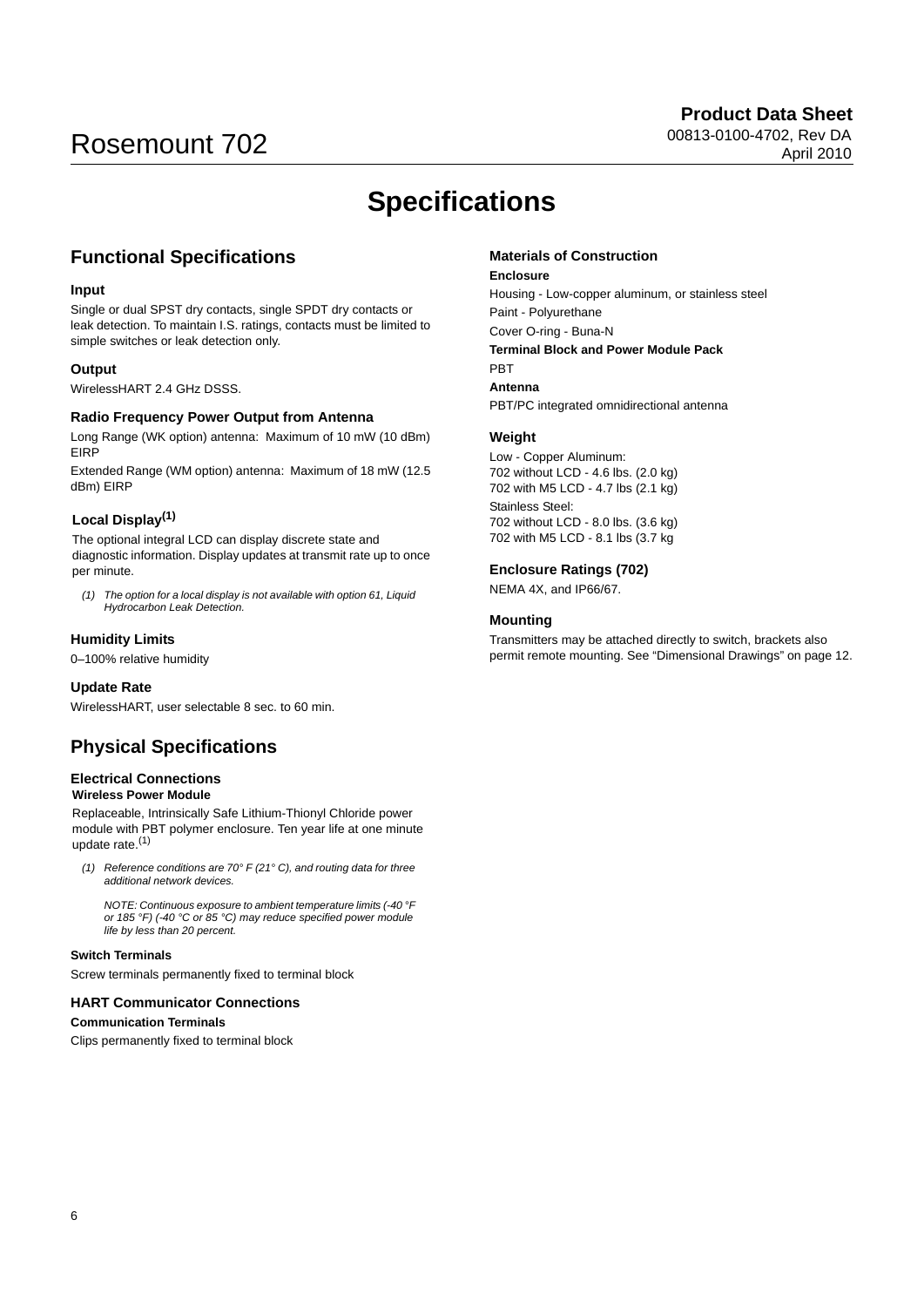## **Product Data Sheet**

00813-0100-4702, Rev DA April 2010

## Rosemount 702

## **Performance Specifications**

### **ElectroMagnetic Compatibility (EMC)**

#### **All Models:**

Meets all relevant requirements of EN 61326-2-3:2006

#### **Vibration Effect**

Output unaffected when tested per the requirements of IEC60770-1 field or pipeline with high vibration level (10-60 Hz 0.21mm displacement peak amplitude / 60-2000 Hz 3g). Output unaffected when tested per the requirements of IEC60770-1 field with general application or pipeline with low vibration level (10-60 Hz 0.15mm displacement peak amplitude / 60-500 Hz 2g).

#### **Temperature Limits**

| <b>Description</b>         | <b>Operating Limit</b> | <b>Storage Limit</b> |
|----------------------------|------------------------|----------------------|
| <b>Without LCD Display</b> | $-40$ to 185 °F        | $-40$ to 185 °F      |
|                            | $-40$ to 85 °C         | $-40$ to 85 °C       |
| With LCD Display           | $-4$ to 175 °F         | $-40$ to 185 °F      |
|                            | $-20$ to 80 °C         | $-40$ to 85 °C       |

#### **Dry Contact Inputs, Measurement option code 22**

#### **Terminal Block Connections**

Figure 1. 702 Sensor Connections



## **Wireless Output Specifications**

#### **Dry Contact Inputs, Measurement option code 22**

#### **Dual Input, No Logic**

The 702 Discrete Transmitter will accept the input from one or two single pole single throw switches on inputs S1 and S2. The wireless output of the transmitter will be both a primary variable (PV) and a secondary variable (SV). The PV is determined by the S1 input. The SV is determined by the S2 input. A closed switch drives a TRUE output. An Open switch drives a FALSE output.

Figure 2. Single, Dual Input



| Single or Dual Input, No Logic |                        |                     |                           |
|--------------------------------|------------------------|---------------------|---------------------------|
| <b>Switch Input</b>            | <b>Wireless Output</b> | <b>Switch Input</b> | <b>Wireless</b><br>Output |
| S <sub>1</sub>                 | PV                     | S <sub>2</sub>      | <b>SV</b>                 |
| Closed                         | <b>TRUE (1.0)</b>      | Closed              | <b>TRUE (1.0)</b>         |
| Open                           | <b>FALSE (0.0)</b>     | Open                | <b>FALSE (0.0)</b>        |

If inverted output is selected, any outputs will be inverted, as shown below.

| Single or Dual Input, No Logic, Inverted Output                                |                    |                 |                    |
|--------------------------------------------------------------------------------|--------------------|-----------------|--------------------|
| <b>Switch Input</b><br><b>Switch Input</b><br><b>Wireless Output</b><br>Output |                    | <b>Wireless</b> |                    |
| S <sub>1</sub>                                                                 | PV                 | S <sub>2</sub>  | <b>SV</b>          |
| Closed                                                                         | <b>FALSE (0.0)</b> | Closed          | <b>FALSE (0.0)</b> |
| Open                                                                           | <b>TRUE (1.0)</b>  | Open            | <b>TRUE (1.0)</b>  |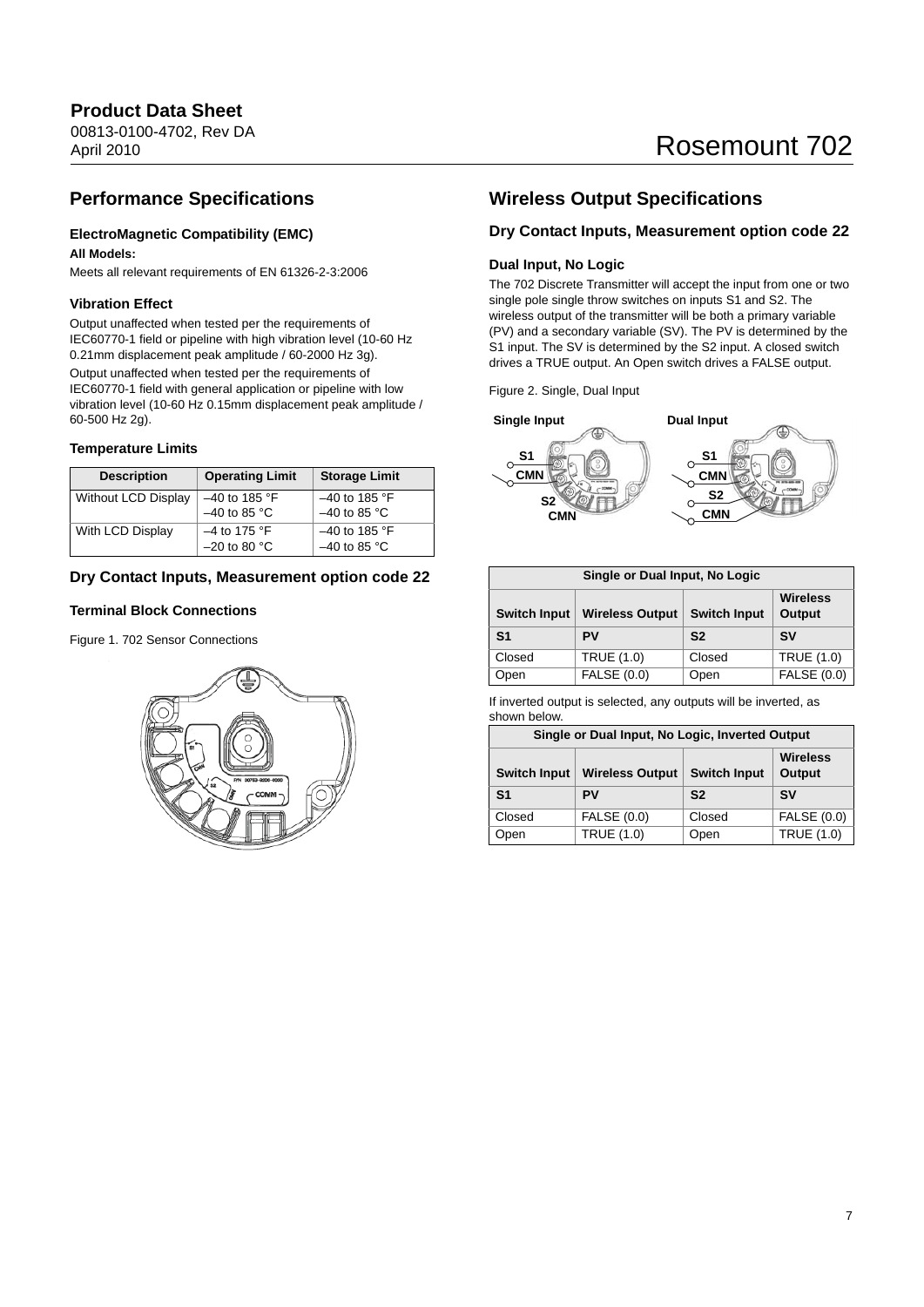## Rosemount 702 april 2010-1702

#### **Dry Contact Inputs (Continued)...**

#### **Dual Input, Limit Contact Logic**

When configured for Limit Contact Logic, the 702 Discrete Transmitter will accept the input from two single pole single throw switches on inputs S1 and S2, and will use limit contact logic for the determination of the wireless outputs.

Figure 3. Dual Input, Limit Contacts

#### **Dual Input**



| <b>Dual Input, Limit Contact Logic</b> |                              |                     |                        |
|----------------------------------------|------------------------------|---------------------|------------------------|
| Switch Input                           | Wireless Output Switch Input |                     | <b>Wireless Output</b> |
| S <sub>1</sub>                         | PV                           | S <sub>2</sub>      | <b>SV</b>              |
| Open                                   | Open                         | <b>TRAVEL (0.5)</b> | <b>TRAVEL (0.5)</b>    |
| Open                                   | Closed                       | <b>FALSE (0.0)</b>  | <b>FALSE (0.0)</b>     |
| Closed                                 | Open                         | <b>TRUE (1.0)</b>   | <b>TRUE (1.0)</b>      |
| Closed                                 | Closed                       | FAULT(NaN)          | FAULT(NaN)             |

If inverted output is selected, any outputs will be inverted, as shown below.

| <b>Dual Input, Limit Contact Logic</b> |        |                         |                     |
|----------------------------------------|--------|-------------------------|---------------------|
| <b>Switch Inputs</b>                   |        | <b>Wireless Outputs</b> |                     |
| S <sub>1</sub>                         | PV     | S <sub>2</sub>          | <b>SV</b>           |
| Open                                   | Open   | FAULT(NaN)              | FAULT(NaN)          |
| Open                                   | Closed | <b>TRUE (1.0)</b>       | <b>TRUE (1.0)</b>   |
| Closed                                 | Open   | <b>FALSE (0.0)</b>      | <b>FALSE (0.0)</b>  |
| Closed                                 | Closed | <b>TRAVEL (0.5)</b>     | <b>TRAVEL (0.5)</b> |

#### **Dual Input, Opposing Contact Logic**

When configured for Opposing Contact Logic, the 702 Discrete Transmitter will accept the input from a double pole single throw switches on inputs S1 and S2, and will use opposing contact logic for the determination of the wireless outputs.

Figure 4. Dual Input, Opposing Contact

**Dual Input**



| <b>Dual Input, Opposing Contact Logic</b> |                |                         |                   |
|-------------------------------------------|----------------|-------------------------|-------------------|
| <b>Switch Inputs</b>                      |                | <b>Wireless Outputs</b> |                   |
| S <sub>1</sub>                            | S <sub>2</sub> | PV                      | <b>SV</b>         |
| Open                                      | Open           | FAULT(NaN)              | FAULT(NaN)        |
| Open                                      | Closed         | <b>FALSE (0.0)</b>      | FALSE (0.0)       |
| Closed                                    | Open           | <b>TRUE (1.0)</b>       | <b>TRUE (1.0)</b> |
| Closed                                    | Closed         | FAULT(NaN)              | FAULT(NaN)        |

If inverted output is selected, any outputs will be inverted, as shown below.

| Dual Input, Opposing Contact Logic, Inverted Output |                |                         |                    |
|-----------------------------------------------------|----------------|-------------------------|--------------------|
| <b>Switch Inputs</b>                                |                | <b>Wireless Outputs</b> |                    |
| S <sub>1</sub>                                      | S <sub>2</sub> | PV                      | <b>SV</b>          |
| Open                                                | Open           | FAULT(NaN)              | FAULT(NaN)         |
| Open                                                | Closed         | <b>TRUE (1.0)</b>       | <b>TRUE (1.0)</b>  |
| Closed                                              | Open           | <b>FALSE (0.0)</b>      | <b>FALSE (0.0)</b> |
| Closed                                              | Closed         | FAULT(NaN)              | FAULT(NaN)         |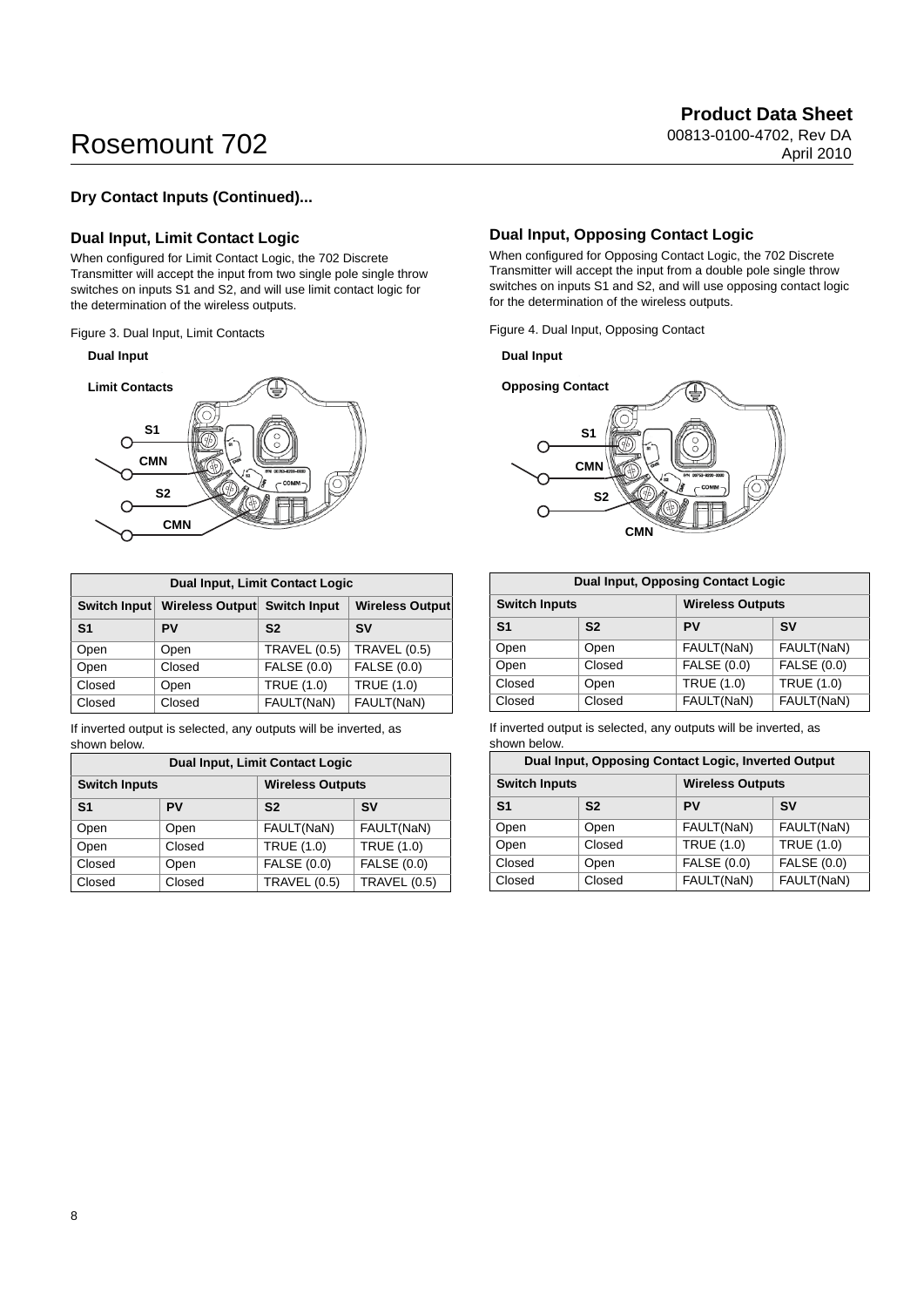#### **Product Data Sheet** 00813-0100-4702, Rev DA April 2010

## Rosemount 702

#### **Liquid Hydrocarbon Detection, Measurement option code 61**

#### **Terminal Block Connections**

Figure 5. Fuel Sensor Terminal Diagram



The Liquid Hydrocarbon Detection configuration is intended for use with the Tyco<sup>®</sup> TraceTek<sup>®</sup> Fast Fuel Sensor, or TraceTek sensing cable.

Figure 6. Fuel Sensor Connection Diagram



The connections to the Fast Fuel Sensor TraceTek sensing cable are made by matching the appropriately colored wires to the matching colored termination lugs.

• The Emerson Smart Wireless 702 Discrete Transmitter can support up to 3 Fast Fuel sensors. These Fast Fuel sensors are connected using TraceTek Modular Leader Cable (TT-MLC-MC-BLK), optional modular jumper cables (TT-MJC-xx-MC-BLK) and branching connectors (TT-ZBC-MC-BLK) as suggested in [Figure 7.](#page-8-0)

<span id="page-8-0"></span>Figure 7. Fuel Sensor wiring



• The Emerson Smart Wireless 702 Discrete Transmitter can support up to 500 feet of TraceTek hydrocarbon or solvent sensor cable (TT5000 or TT5001 series). The total amount of sensor cable connected to a single 702 transmitter is not to exceed 500 ft. However leader cable, jumper cables (if used) and branch connectors are not included in the 500 foot limit. See [Figure 8](#page-8-1) for typical configurations.

<span id="page-8-1"></span>Figure 8. Fuel Sensor sensor cable wiring

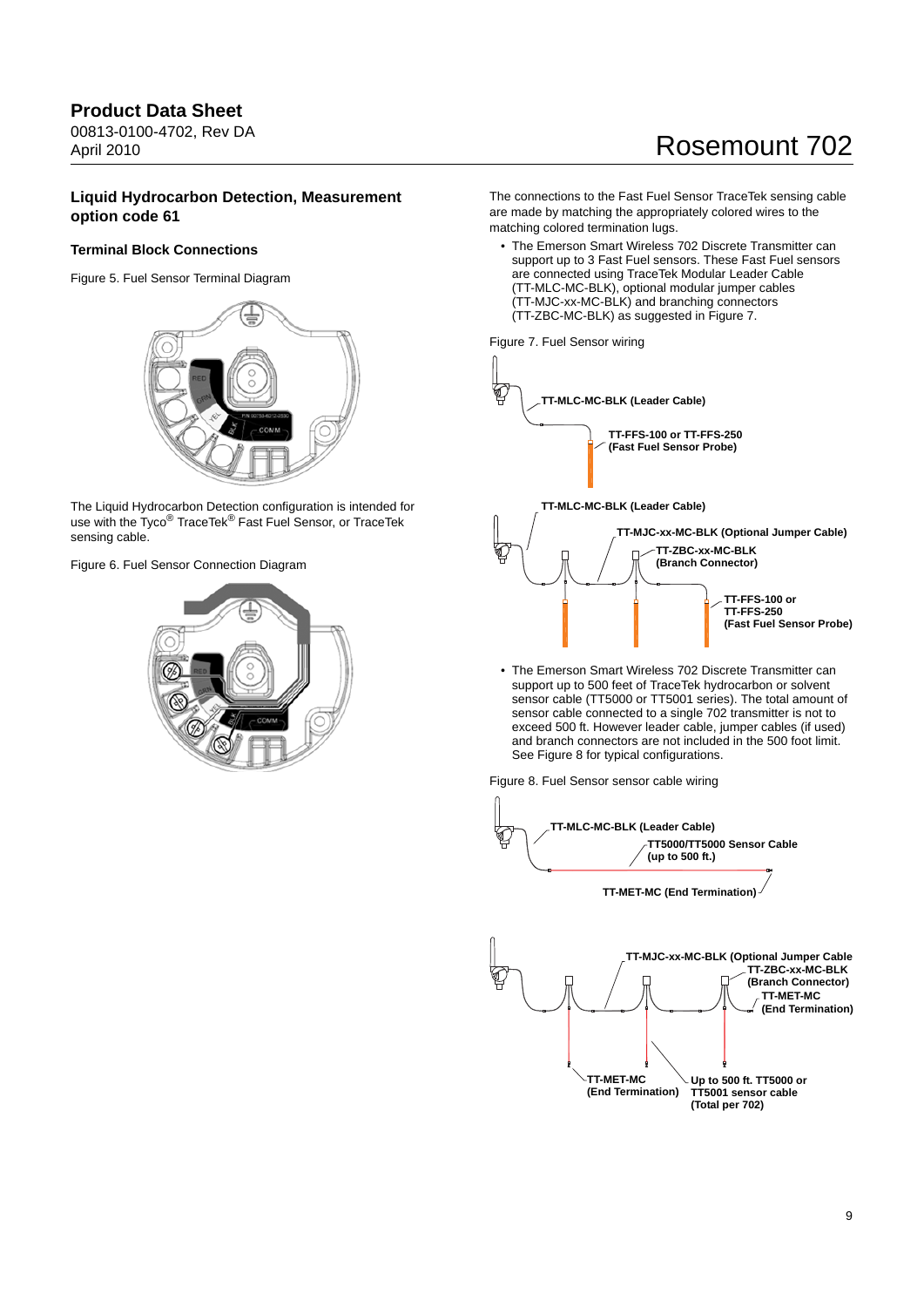## **Product Certifications**

## <span id="page-9-0"></span>**ROSEMOUNT 702**

### **Approved Manufacturing Locations**

Rosemount Inc. – Chanhassen, Minnesota, USA Emerson Process Management GmbH & Co. - Karlstein, Germany Emerson Process Management Asia Pacific Private Limited - Singapore

## **European Directive Information**

The EC declaration of conformity for all applicable European directives for this product can be found at www.rosemount.com. A hard copy may be obtained by contacting an Emerson Process Management representative.

## **Telecommunication Compliance**

All wireless devices require certification to ensure that they adhere to regulations regarding the use of the RF spectrum. Nearly every country requires this type of product certification. Emerson is working with governmental agencies around the world to supply fully compliant products and remove the risk of violating country directives or laws governing wireless device usage.

## **FCC and IC**

This device complies with Part 15 of the FCC Rules. Operation is subject to the following conditions: This device may not cause harmful interference. This device must accept any interference received, including interference that may cause undesired operation.

This device must be installed to ensure a minimum antenna separation distance of 20 cm from all persons.

### **Ordinary Location Certification for FM Approvals**

As standard, the transmitter has been examined and tested to determine that the design meets basic electrical, mechanical, and fire protection requirements by FM Approvals, a nationally recognized testing laboratory (NRTL) as accredited by the Federal Occupational Safety and Health Administration (OSHA).

## **Hazardous Locations Certificates**

#### **North American Certifications**

#### *FM Approvals*

I5 FM Intrinsically Safe, Non-Incendive and Dust Ignition-Proof Intrinsically Safe for Class I/II/III, Division 1, Groups A, B, C, D, E, F, and G.

Zone Marking: Class I, Zone 0, AEx ia llC

Temperature Codes T4 (-50 °C <=  $T_{amb}$  <= 70 °C), T5 (-50 °C  $\epsilon = T_{amb} \leq 40 \degree C$ 

Non-incendive for Class I, Division 2, Groups A, B, C, and D. Dust Ignition-proof for Class II/III, Division 1, Groups E, F, and G.

Intrinsically Safe and non-incendive when installed in accordance with Rosemount drawing 00702-1000. For use with Rosemount SmartPower® Options P/N 753-9220-0001 only. Enclosure Type 4X / IP66 / IP67

#### **CSA International**

I6 CSA Intrinsically Safe Intrinsically Safe for Class I, Division 1, Groups A, B, C, and D. Temp Code T3C Enclosure Type 4X / IP66 / IP67 For use with Rosemount SmartPower Options P/N 753-9220-0001 only Intrinsically Safe when installed per Rosemount drawing 00702-1020

### **European Certifications**

**I1** ATEX Intrinsic Safety

Certificate No.: BASEEFA07ATEX0239X (2) II 1G Ex ia IIC T4 (-60 °C <=  $T_{amb}$  <= 70 °C), Ex ia IIC T5  $(-60 °C < T_{amb} < 40 °C)$ C€ 1180

#### IP66 / IP67

For use with Rosemount SmartPower ™ options P/N 753-9220-XXXX only

#### **Special conditions for safe use (X)**

The surface resistivity of the antenna is greater than 1 gigaohm. To avoid electrostatic charge build-up, it must not be rubbed or cleaned with solvents or a dry cloth.

#### TABLE 2. Sensor Parameters

| <b>Dry Contact Inputs</b><br><b>Option Code 22</b> | <b>Liquid Hydrocarbon Detection</b><br><b>Option Code 61</b> |
|----------------------------------------------------|--------------------------------------------------------------|
| $U_0 = 6.51$ V                                     | $U_0$ = 7.8 V                                                |
| $I_0 = 26$ mA                                      | $I_0 = 92 \text{ mA}$                                        |
| $P_0 = 42.6$ mW                                    | $P_0 = 180$ mW                                               |
| $C_0 = 10.9$ uF                                    | $C_0 = 9.2$ uF                                               |
| $L_0 = 25$ mH                                      | $L_0 = 5$ mH                                                 |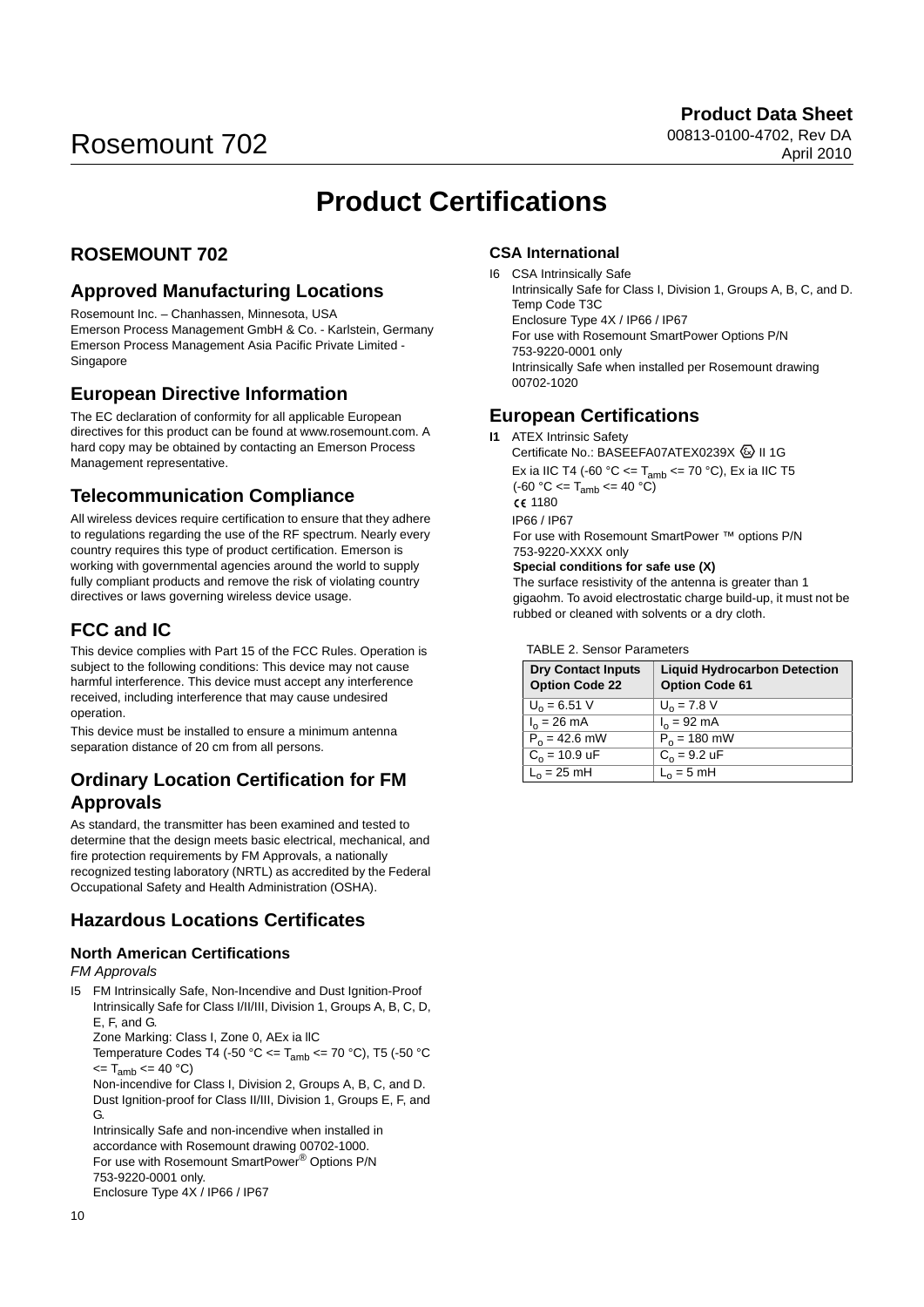## **Product Data Sheet**

00813-0100-4702, Rev DA April 2010

## Rosemount 702

### **IECEx System Certifications**

#### I7 IECEx Intrinsic Safety

Certificate No.: IECExBAS07.0082X

Ex ia IIC T4 (-60 °C <= T<sub>amb</sub> <= 70 °C), Ex ia IIC T5 (-60 °C <=  $T_{amb} \leq 40 °C$ 

IP66 / IP67

For use with Rosemount SmartPower options P/N 753-9220-XXXX only

### **Special conditions for safe use (X)**

The surface resistivity of the antenna is greater than 1 gigaohm. To avoid electrostatic charge build-up, it must not be rubbed or cleaned with solvents or a dry cloth.

TABLE 3. Sensor Parameters

| <b>Dry Contact Inputs</b><br><b>Option Code 22</b> | <b>Liquid Hydrocarbon Detection</b><br><b>Option Code 61</b> |
|----------------------------------------------------|--------------------------------------------------------------|
| $U_0 = 6.51$ V                                     | $U_0$ = 7.8 V                                                |
| $I_0 = 26$ mA                                      | $I_0 = 92 \text{ mA}$                                        |
| $P_0 = 42.6$ mW                                    | $P_0$ = 180 mW                                               |
| $C_0 = 10.9$ uF                                    | $C_0 = 9.2$ . uF                                             |
| $L_0 = 25$ mH                                      | $L_0 = 5$ mH                                                 |

#### **Japanese Certifications**

I4 TIIS Intrinsic Safety Ex ia IIC T4

| <b>Certificate</b>         |                               |
|----------------------------|-------------------------------|
| Option Code 22 Description |                               |
| TC18457                    | Frequency/Protocol Option WA1 |
| TC18640                    | Frequency/Protocol Option WA3 |

#### **China (NEPSI) Certifications**

I3 China Intrinsic Safety

Certificate No. (Manufactured in Chanhassen or Singapore): GYJ081015

Ex ia IIC T4/T5

#### **Special Condition for Safe Use**

1. The temperature class depends on ambient temperature range as follows:

|                | Temperature Class Ambient Temperature Range |
|----------------|---------------------------------------------|
| T <sub>4</sub> | $ ($ -60 ~ +70) °C                          |
| T <sub>5</sub> | $ ($ -60 ~ +40) °C                          |

2. Safety Parameters:

| <b>Dry Contact Inputs</b><br><b>Option Code 22</b> |  |  |
|----------------------------------------------------|--|--|
| $U_0 = 6.6 V$                                      |  |  |
| $I_0 = 26.2 \text{ mA}$                            |  |  |
| $P_0 = 42.6$ mW                                    |  |  |
| $C_0 = 10.9$ uF                                    |  |  |
| $L_0 = 25$ uH                                      |  |  |

3. The cable entry of transmitter should be protected to ensure the degree of protection of the enclosure IP 20 (GB4208-1993) at least.

- 4. The cables between transmitter and associated apparatus should be shielded cables (the cables must have insulated shield). The cable core section area should be more than 0.5 mm<sup>2</sup>. The shield has to be grounded reliably. The wiring has to not be affected by electromagnetic disturbance.
- 5. COMM interface is forbidden to use in hazardous location.
- 6. Associated apparatus should be installed in a safe location, and during installation, operation, and maintenance, the regulations of the instruction manual have to be strictly observed.
- 7. End users are not permitted to change any components insides.
- 8. During installation, use and maintenance transmitter, observe the following standards.
	- a. GB3836.13-1997 "Electrical apparatus for explosive gas atmospheres Part 13: Repair and overhaul for apparatus used in explosive gas atmospheres"
	- b. GB3836.15-2000 "Electrical apparatus for explosive gas atmospheres Part 15: Electrical installations in hazardous area (other than mines)"
	- c. GB3836.16-2006 "Electrical apparatus for explosive gas atmospheres Part 16: Inspection and maintenance of electrical installation (other than mines)"
	- d. GB50257-1996 "Code for construction and acceptance of electric device for explosion atmospheres and fire hazard electrical equipment installation engineering"
- 9. Note all installation practices must be followed and if connected to a device that doesn't meet these same approval requirements, the overall system installed approval may be affected.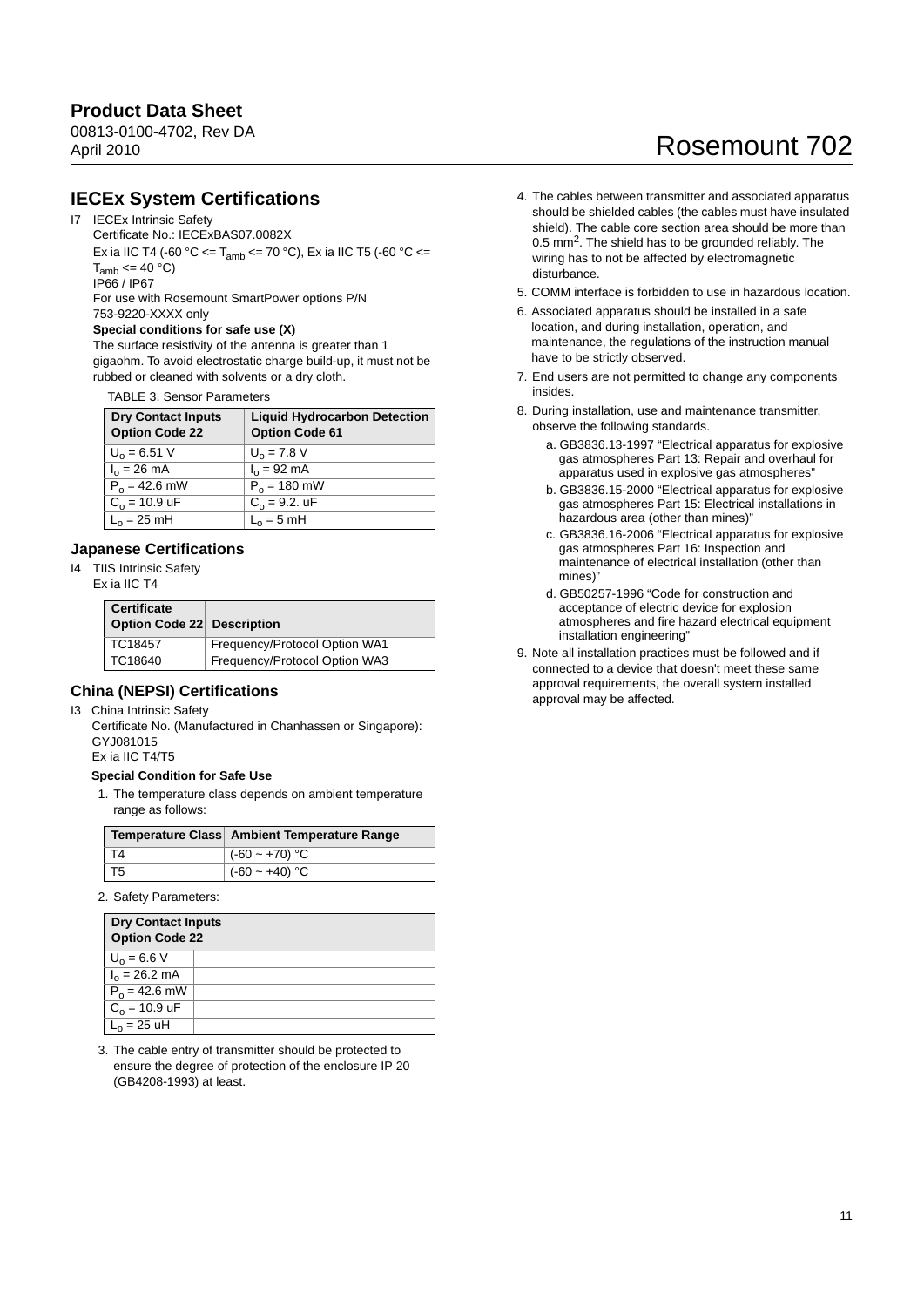## **Dimensional Drawings**

<span id="page-11-0"></span>